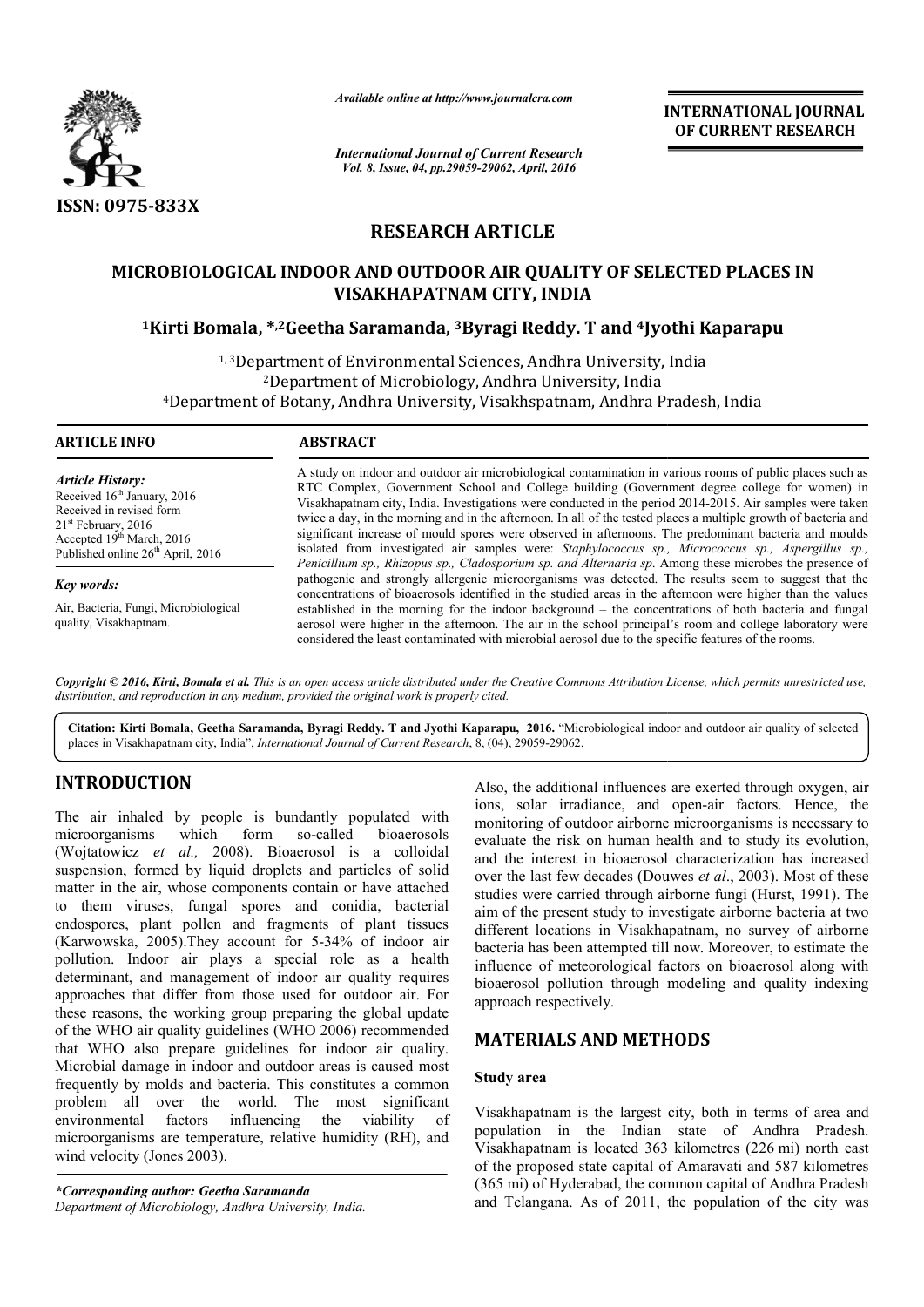recorded as 1,897,823, making it 15th largest city in India. Visakhapatnam is the principal commercial hub of the state, and contributes to its economy in many sectors such as heavy industries, tourism, and fishing and information technology. The investigation carried out at Government School, Government Women's College and RTC complex in Visakhapatnam city during the period of 2014 -15.

#### **Collection and Processing of Samples**

Air sampling was conducted with the impaction method, with the use of air sampler, based on the principle of the Andersen air sampler (corresponding to its 5th stage (Pascual *et al*., 2003 Karbowska *et al*., 2011) which guarantees that all particles > 1μm were collected). During the sampling, the device was placed at a height of 1.0-1.5m above the floor (one sampling site in the middle of the room) or at the ground level (for outdoor measurements) to simulate aspiration from the human breathing zone. Sterile plates of nutrient agar and saboraud dextrose agar with streptomycin were exposed to air within the class room of the teaching school and college between the hours of 8.00 am and 10.00 am and in the afternoon between 12 noon and 2.00 pm daily. The experiment was carried out in triplicate so also the data generated and sample collection was done within five days. The plates were exposed for about 15 minutes at strategic locations (1m above the floor) in the ward and transported in a clean container to the laboratory for microbiological examination immediately after collection. The nutrient agar plates were incubated at 37°C for 18-24 hours while the saboraud dextrose agar plates were incubated at room temperature, (20°C - 28°C) for 3-5days. The total number of colony forming unit  $(CFU/m^3)$  for bacterial isolates and spore forming unit  $(\text{CFU/m}^3)$  for the fungal isolates were determined after incubation. The biochemical and physiological characteristics of identified bacterial species were performed according to standard procedures (Cheesbrough, 2006). A wet mount preparation of each fungal colony was prepared by using Lactophenol-cotton-blue solution and examined microscopically. Identification of fungi was based mainly on growth of colonial appearance, microscopic examination of the spore and hyphal characteristics of the stained preparations (Barnett and Hunter, 1972).

in indoor air environments, though some Gram-negative bacteria (Pseudomonadaceae family, Aeromonas species) are also often present (Gorny *et al*., 1999; Gorny & Dutkiewicz 2002). *Cladosporium, Penicillium, Aspergillus,* and non sporulating fungi were the most common fungi indoors and outdoors in each season and in each region (Brian *et al*., 2002). Different types of bacteria and fungi present in the indoor and outdoor air microbiological examination were presented in the Table 1. The results of total bacteria and fungi present in the indoor and outdoor of selected sites were depicted in Table 3. The results indicate that the total amount of bacteria in the investigated school rooms, which constituted indoor background, ranged from 1.2 x 10<sup>2</sup> to 7.2 x 10<sup>2</sup> CFU/m<sup>3</sup>, of air, while the amount of bacteria at different sampling sites of outdoor ranged from 3.6 x  $10^2$  to 9.2 x  $10^2$  CFU/m<sup>3</sup>. The amount of bacteria found in the Indoor and outdoor air of college ranged from 1.2 x  $10^2$  to6.8x  $10^2$  CFU/m<sup>3</sup> and 4.4x  $10^2$ to 10 x  $10^2$  CFU/m<sup>3</sup>. The count of bacteria in indoor and outdoor air of RTC bus station 2.2 x  $10^2$  to 8.8 x  $10^2$  CFU/m<sup>3</sup> and 4.8 x  $10^2$  to 10.2x  $10^2$  CFU/m<sup>3</sup>. The concentration of mould fungi in the indoor air of school was ranged from  $2.2 \times 10^2$  to 4.2 x  $10^2$  CFU/m<sup>3</sup> in the morning, but fluctuated in the afternoon (depending on the sampling site). The concentration of mould fungi which constituted outdoor background ranged from 4.2 x  $10^2$  to 6.8 x  $10^2$  CFU/m<sup>3</sup>. In the College the amount of mould fungi in the indoor air was 2.1 x  $10^2$  to 6.8 x  $10^2$  $CFU/m<sup>3</sup>$  and in the outdoor air, the concentration of fungi are 4.2  $\times$  10<sup>2</sup> to 8.2  $\times$  10<sup>2</sup> CFU/m<sup>3</sup>. The amount of fungi found in the indoor and outdoor air of RTC bus station ranged from 3.2 x  $10^2$  to 6.6 x  $10^2$  CFU/m<sup>3,</sup> and 4.8 x  $10^{2}$  to 9.2 x  $10^2$  CFU/m<sup>3.</sup> Indoor air flora of selected sites was lower than the concentration of bacteria and fungi of outdoor air flora.

Remarkably, air contamination reached the highest level in areas characterized by a large circulation of people. The study shows that the lowest microbiological air contamination was noted in the school principal's room and college laboratory. This can be explained by the fact that this area is well isolated from the influences of the outdoor environment. The results (Table 2) seem to suggest that the concentrations of bioaerosols identified in the studied areas in the afternoon were higher than the values established in the morning for the indoor background – the concentrations of both bacteria and fungal aerosol were higher in the afternoon. For bacterial aerosol,

#### **RESULTS**

**Table 1. Bacteria and Fungi present in the selected sites**

| Sampling Place | Name of Bacteria Isolates                                    | Name of Fungal Isolates                              |
|----------------|--------------------------------------------------------------|------------------------------------------------------|
| School         | Micrococcus, Bacillus, Staphylococcus, Streptococcus         | Aspergillus, Penicillium, Fusarium, Mucor, Rhizopus  |
| College        | Micrococcus, Bacillus, Staphylococcus, Pseudomonas,          | Aspergillus, Penicillium, Fusarium, Mucor, Rhizopus, |
|                | Streptococcus, Legionella,                                   | Legionella                                           |
| RTC Complex    | Micrococcus, Bacillus, Staphylococcus, Streptococcus,        | Aspergillus, Penicillium, Fusarium, Mucor, Rhizopus, |
|                | Mycobacterium, Pseudomonas, Legionella, Klebsiella pneumonia | Alternaria, Cladosporium, Trichoderma                |

## **DISCUSSION**

The survival of aerosolized Gram-negative bacteria (including *Pseudomonas*, and *Klebsiella* species) was found to be greatest in high relative humidity, low temperature (Marthi *et al*., 1990; Walter *et al*., 1990). Studies of indoor air have demonstrated that Gram-positive cocci (*Micrococcus, Staphylococcus* species) are the most commonly found bacteria

the most important and continuously active sources of its emission in the environment are people and animals (Cox and Waters, 1995). The most significant sources of fungal aerosol, however, are found in the outdoor environment, and include the soil, water, plants, etc. Regular outside air inflow into interiors is the main process resulting in biological contamination of the indoor environment (Jain, 2000). Relatively high concentrations of bacteria observed in the RTC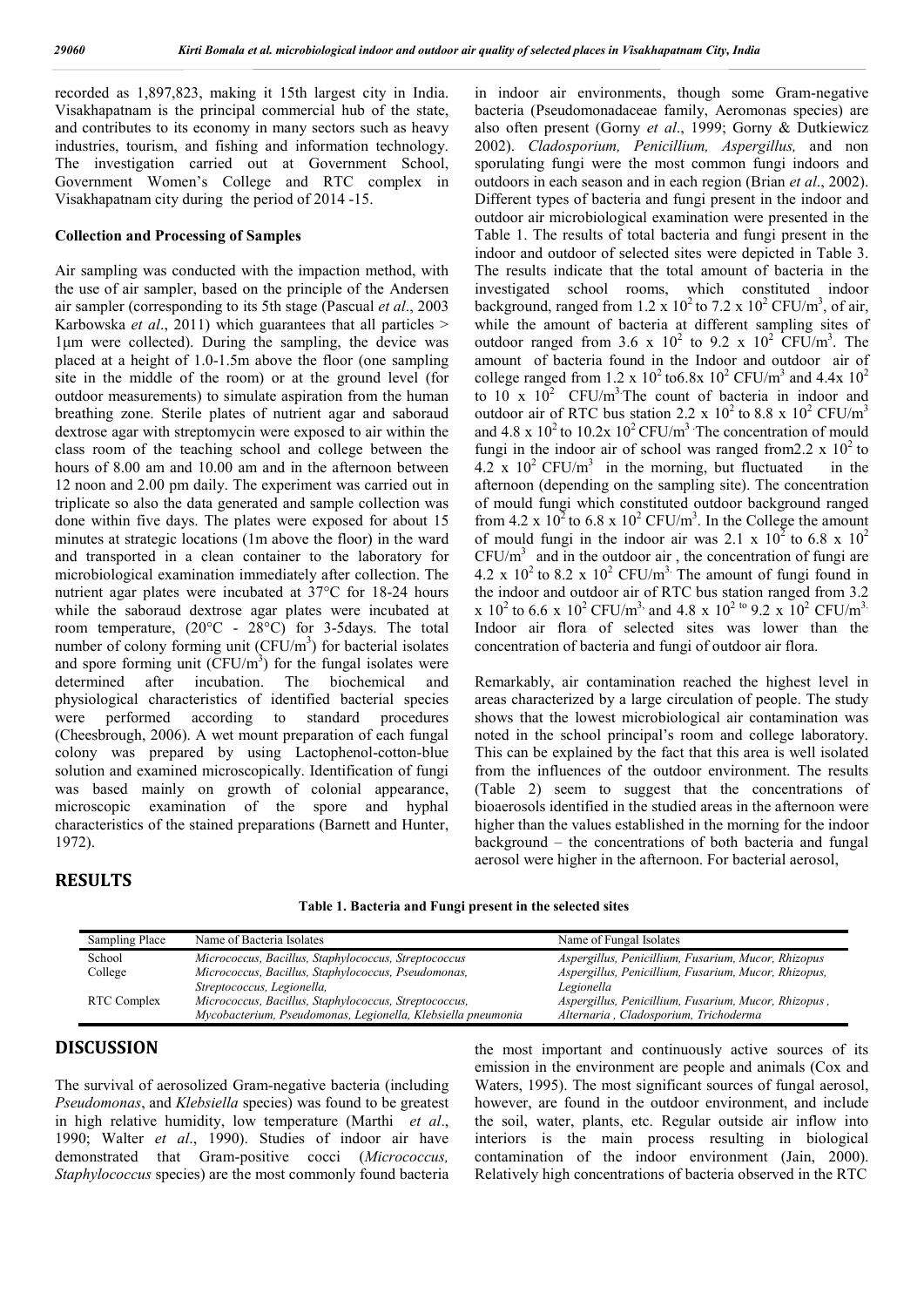|               | Sampling Place            | Time of taking | Total Number of Bacteria<br>[CFU/m <sup>3</sup> ] |                     | Total Number of<br>Fungi $[CFU/m^3]$ |                     |
|---------------|---------------------------|----------------|---------------------------------------------------|---------------------|--------------------------------------|---------------------|
|               |                           | samples        | Indoor                                            | Outdoor             | Indoor                               | Outdoor             |
| S             | Class Room (Ground Floor) | morning        | $3.9 \times 10^{2}$                               | $7.2 \times 10^2$   | $2.4 \times 10^{2}$                  | 5.2 x $10^2$        |
| $\mathbf C$   |                           | afternoon      | $6.2 \times 10^{2}$                               | $9.2 \times 10^{2}$ | $2.2 \times 10^{2}$                  | $4.8 \times 10^{2}$ |
| H             | Class Room (First Floor)  | morning        | 5.2 x $10^2$                                      | $8.8 \times 10^{2}$ | $3.2 \times 10^{2}$                  | $5.0 \times 10^{2}$ |
| $\mathcal{O}$ |                           | afternoon      | $7.2 \times 10^2$                                 | $9.2 \times 10^{2}$ | $4.2 \times 10^{2}$                  | $6.8 \times 10^{2}$ |
| $\mathcal{O}$ | Principal Room            | morning        | $1.2 \times 10^{2}$                               | $3.6 \times 10^{2}$ | $2.4 \times 10^{2}$                  | $4.2 \times 10^{2}$ |
|               |                           | afternoon      | $2.2 \times 10^{2}$                               | 5.2 x $10^2$        | $3.2 \times 10^{2}$                  | 5.6 x $10^2$        |
| C             | Lecture Room              | morning        | $3.2x\ 10^2$                                      | $7.8x\;10^2$        | $2.2 \times 10^{2}$                  | $4.2 \times 10^{2}$ |
| $\mathcal{O}$ |                           | afternoon      | $5.6x\ 10^2$                                      | $10 \times 10^{2}$  | $2.1 \times 10^{2}$                  | 5.2 x $10^2$        |
| L             | Library                   | morning        | $4.2x\;10^2$                                      | $6.5x\ 10^2$        | $4.2 \times 10^{2}$                  | $7.8 \times 10^{2}$ |
| L             |                           | afternoon      | $6.8x\;10^{2}$                                    | $9.8x 10^2$         | $6.8 \times 10^{2}$                  | $8.2 \times 10^{2}$ |
| G             | Laboratory                | morning        | $1.2 \times 10^{2}$                               | $4.4x\;10^2$        | $3.2 \times 10^{2}$                  | 5.2 x $10^2$        |
| E             |                           | afternoon      | 3.2 x $10^2$                                      | 7.2 x $10^2$        | $3.6 \times 10^{2}$                  | $5.0 \times 10^{2}$ |
| R             | <b>Ticket Counter</b>     | morning        | $4.8 \times 10^{2}$                               | $6.6 \times 10^{2}$ | $3.2 \times 10^{2}$                  | $4.8 \times 10^{2}$ |
| T             |                           | afternoon      | $7.9 \times 10^{2}$                               | $10.2x\ 10^2$       | $4.8x\;10^2$                         | $7.2 \times 10^2$   |
| $\mathcal{C}$ | <b>Waiting Room</b>       | morning        | $2.2 \times 10^{2}$                               | $4.8 \times 10^{2}$ | 5.6 x $10^2$                         | $8.2 \times 10^{2}$ |
| <b>Bus</b>    |                           | afternoon      | $4.6 \times 10^{2}$                               | $9.2 \times 10^{2}$ | $6.6 \times 10^{2}$                  | $9.2 \times 10^{2}$ |
| Station       | Canteen                   | morning        | $5.6 \times 10^{2}$                               | $8.2 \times 10^{2}$ | $4.8 \times 10^{2}$                  | $7.2 \times 10^2$   |
|               |                           | afternoon      | $8.8 \times 10^{2}$                               | $10 \times 10^{2}$  | 5.2 x $10^2$                         | $8.2 \times 10^{2}$ |

**Table 2. Bacterial and fungal concentration in the indoor outdoor air of selected sites**

**Table 3. Evaluation of air quality according to the sanitary standards for non-industrial premises (CEC, 1993)**

| Group of microbes | Range of values (CFU/m3) | Pollution degree |  |
|-------------------|--------------------------|------------------|--|
| Bacteria          | < 50                     | Very small       |  |
|                   | 50-100                   | Small            |  |
|                   | 100-500                  | Medium           |  |
|                   | 500-2000                 | High             |  |
|                   | >2000                    | Very High        |  |
| Fungi             | $\leq$ 25                | Very small       |  |
|                   | $25-100$                 | Small            |  |
|                   | 100-500                  | Medium           |  |
|                   | 500-2000                 | High             |  |
|                   | >2000                    | Very High        |  |

ticket counter, (where a large cloakroom is located), canteen and toilet are entirely understandable and confirm the observations of other researchers (Muszynski *et al*., 1992). Remarkably, air contamination reached the highest level in areas characterized by a large circulation of people. In the toilet, these were the toilet bowl, washbasin and humidifier, apart from the people who produce large amounts of microorganisms in the air. In the canteen, directly connected to the kitchen, tiny particles which may form a suspension in bioaerosols are released into the air during different stages of food preparation. Stairs located nearby leading to the first floor of class room constitute an additional source of air contamination since they are responsible for large amounts of dust entering into the room. Similar results were observed by Agnieszka *et al*., 2012.

Evaluation of the air quality in the designated areas (School, College, RTC bus station) was based on the sanitary standards for non-industrial premises formulated by the European Commission in 1993 (Table 2). According to this classification, the air in the school class rooms of first and ground floor, outdoor air flora of college lecture room, college library and RTC bus Station were highly contaminated with bacteria. The study shows that the lowest microbiological air contamination was noted in the indoor flora of school principal room and college laboratory. This can be explained by the fact that this area is well isolated from the influences of the outdoor environment and are efficiently ventilated.

Numerous studies emphasise the fact that rooms with efficient ventilation or air conditioning systems and guaranteed air tightness are less contaminated than rooms where airconditioning was not installed (Gorny, 2004, Wlazlo *et al*., 2008; Lugauskas *et al*., 2004). The results of the research into the concentration of mould fungi on the premises of the selected areas showed that a high level of fungal contamination was determined in air samples collected in the waiting hall and canteen of RTC bus station and in college library. At both sampling sites, half of the air tests indicated moderate air contamination. The same level of contamination was also observed in more than half of the air tests conducted in the college library and in school class room of first floor. The lowest level of air contamination with fungal aerosol was noted in the college lecture room and ground floor class room indicated a low level of contamination.

#### **Conclusion**

According to the criteria for microbiological cleanliness in the interiors submitted by the European Commission in 1993, the air was considered heavily or moderately contaminated with bacteria, while the air contamination with mould fungi was described as moderate. The air in the school principal's room and college laboratory were considered the least contaminated with microbial aerosol due to the specific features of the rooms.